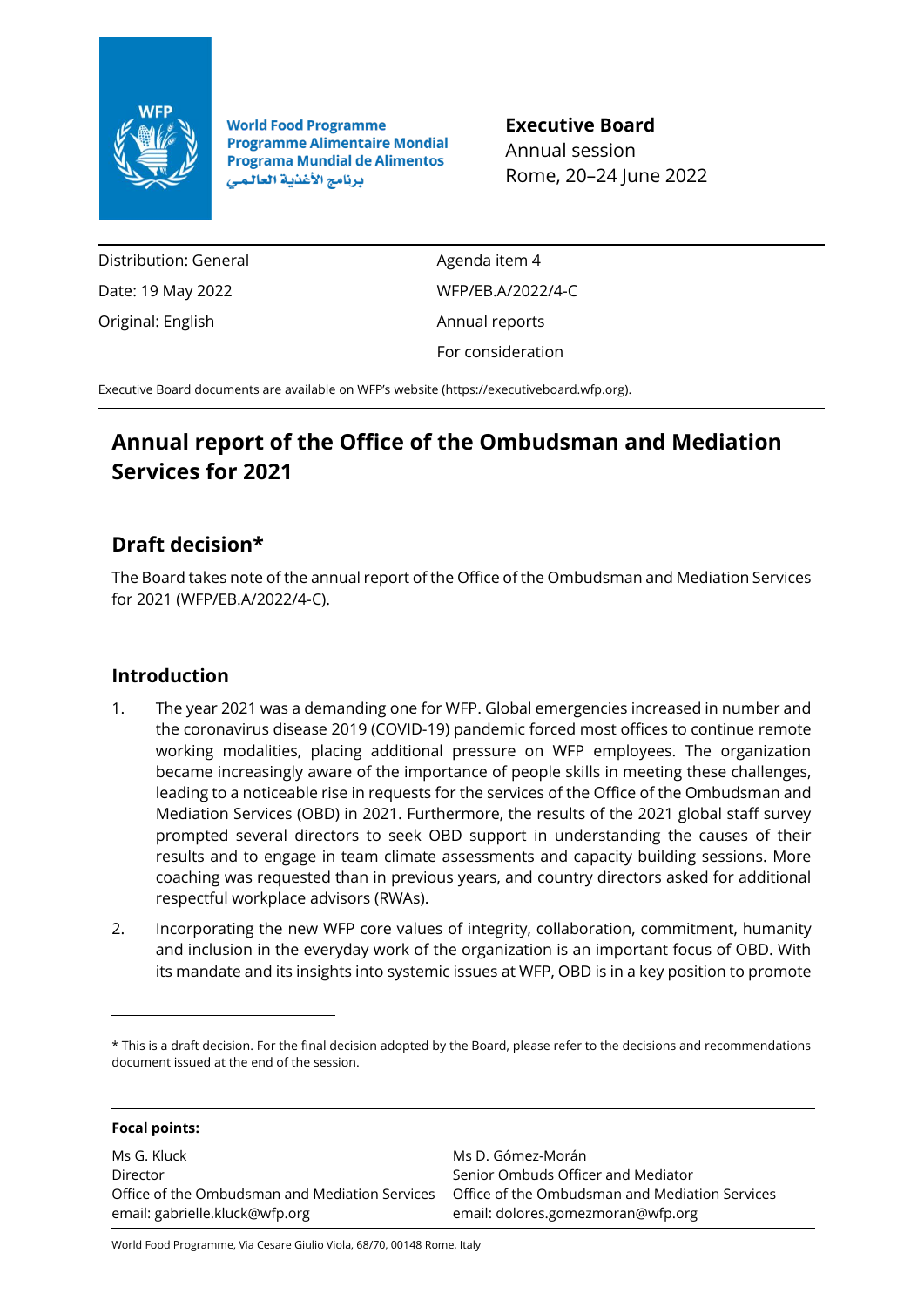these values. Incorporating the new values across WFP requires more than their proclamation; the WFP internal justice system plays a pivotal role in motivating employees to honour and live them. Its key players – the Human Resources Division, the Ethics Office, the Inspector General, the Legal Office and OBD – have a special responsibility to "walk the talk" along with WFP leadership and managers.

- 3. The main systemic issues and trends observed by OBD in 2021 affect workplace culture and employee engagement. While OBD acknowledges that WFP has made significant progress in addressing *how* things are done rather than simply *what* is done, serious challenges remain. Among them are stress and exhaustion, possible precursors to what some economists describe as "the Great Resignation" – the trend, mainly seen in the United States of America, of workers no longer being willing to tolerate toxic work environments, abusive leadership, lack of diversity and closed inner circles of power that affect individual career prospects, as well as for reasons of dissatisfaction about salary levels and career and life choices prompted by COVID-19.
- 4. Another issue of concern raised in this report is the perceived need to reform recruitment systems and processes, including talent acquisition, where biases and lengthy processes hamper efforts to find candidates with the best potential. The report also draws attention to the increasing focus on compliance at WFP, which risks taking the spirit and joy out of work, neglecting the human factor and harming the crucial engagement of employees.
- 5. WFP has the advantage of offering a meaningful mission that attracts very capable and talented individuals who are more than motivated to give their best. The challenge is to create an open-minded and inclusive work community – a work environment where talented people belong and thrive and where creativity and initiative are supported and prioritized over the need to protect egos or procedures. OBD is committed to supporting this change process and functions as an integral part of WFP's organizational readiness to achieve its mandate.

## **Cases and issues brought to the Office of the Ombudsman and Mediation Services in 2021**

#### **Overview**



6. During 2021 OBD registered 430 cases, an increase of 8 percent compared to 2020 but comparable to the 433 cases registered in 2019, before the start of the COVID-19 pandemic.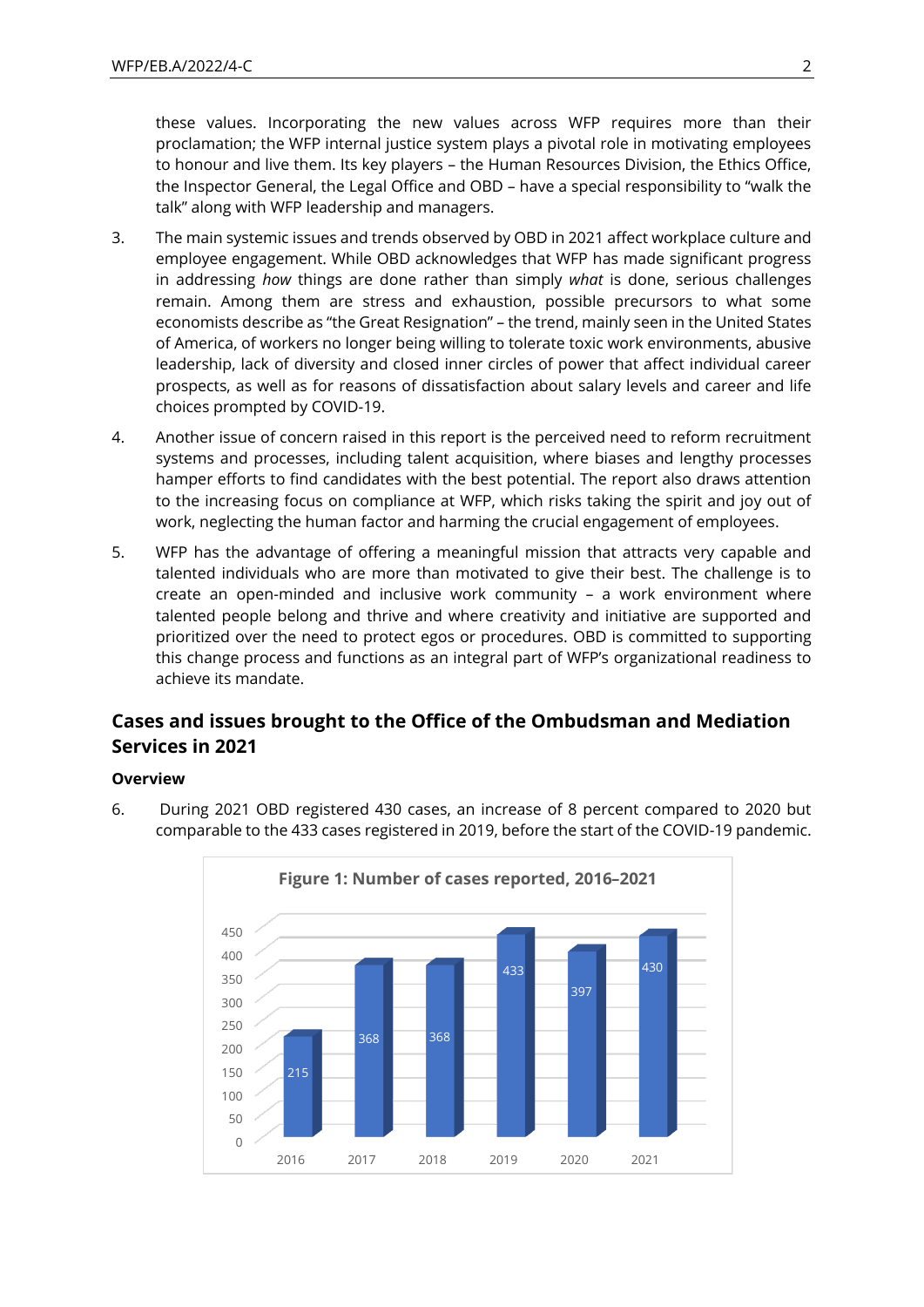- 7. Access to informal justice is built on trust. In-person contact with OBD is essential in empowering employees to come forward with work-related concerns. OBD figures show that virtual missions carried out by video quadruple the threshold for employees to come forward compared to in-person missions. Unfortunately, COVID-19-related restrictions on travel and meetings prevented OBD from making in-person visits in 2020 and for much of 2021; OBD conducted 11 virtual missions in 2021 and just 2 in-person missions.
- 8. The share of employees contacting OBD (referred to as "visitors") who were based at headquarters rose from 23 percent in 2020 to 27 percent of in 2021; 73 percent of OBD visitors in 2021 worked in the field. The increase in headquarters visitors might be a result of outreach by the newly appointed RWAs at headquarters.
- 9. Since 2017 the ratio of female employees contacting OBD has been increasing, from 50 percent in 2016 to 62 percent in 2021. This might partly reflect the increased recruitment of female staff (who represented 42 percent in 2021 of staff, up from 34 percent in 2017); it might also indicate a need for more effort to create gender equality.

*"I liked the fact that I solved the problem that I could not solve on my own in a year and a half of trying. Thanks to the service I was able to direct my efforts constructively and I regained enthusiasm in my work. I appreciated the guidance of those who deeply know the internal dynamics and the experience provided in the right direction."* Feedback from a visitor to OBD



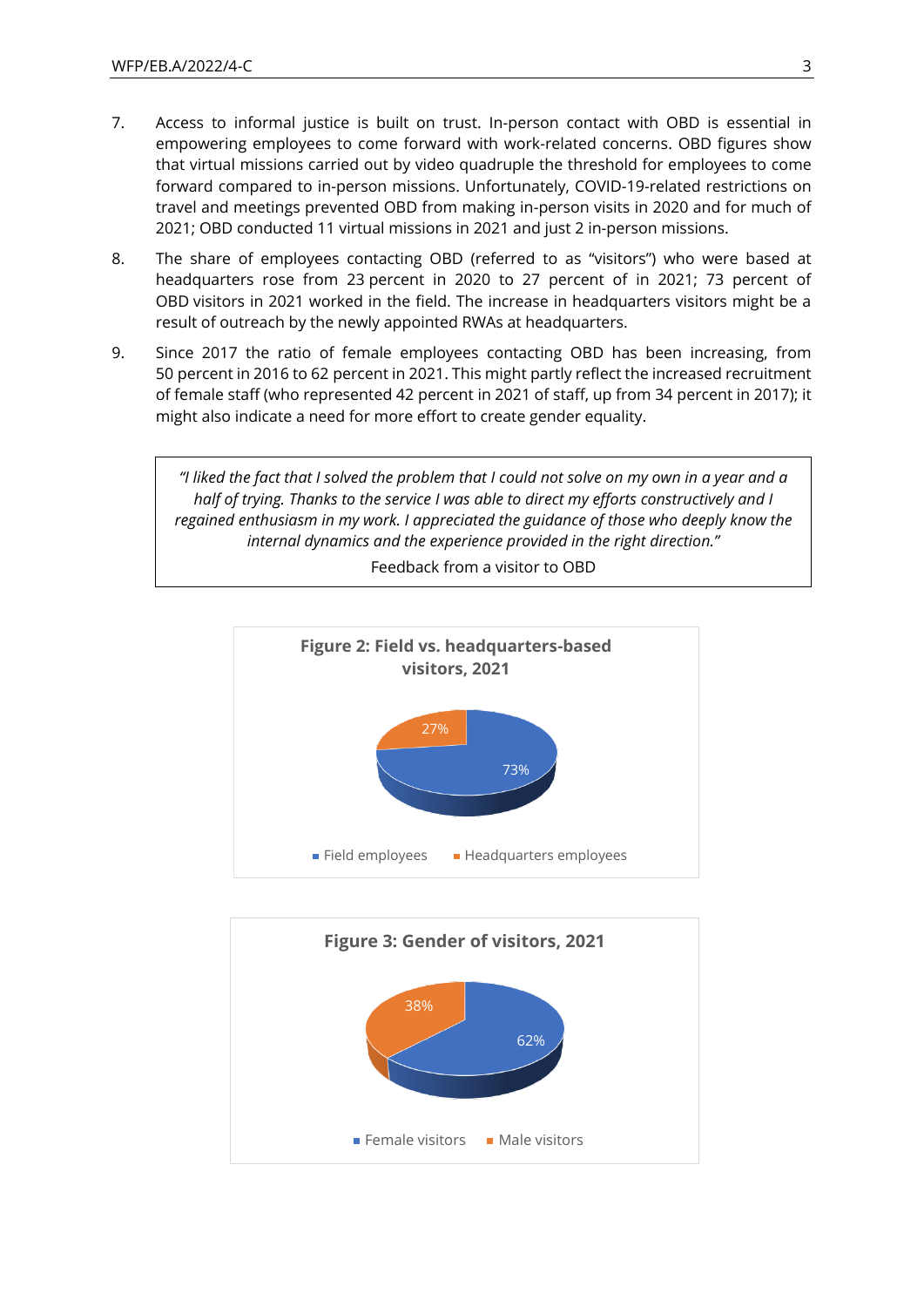

#### **Main issues in 2021**

- 10. Every case in which a visitor contacts OBD involves one or more issues. OBD classifies these issues using the reporting categories of the International Ombuds Association, each of which has subcategories that allow for better understanding of the matters presented and the identification of trends in the issues reported to OBD.
- 11. In 2021 OBD identified 1,098 issues raised by its 430 visitors. Consistent with the previous four years, the top three issue categories were *evaluative relationships* (32 percent); *legal, regulatory and compliance* (19 percent); and *job and career* (17 percent).
- 12. OBD saw a remarkable increase in issues related to *peer and colleague relationships*, which rose from 4 percent in 2020 to 8 percent in 2021, resuming levels seen in 2018 and 2019 before the widespread adoption of telecommuting. Issues related to *safety, health and wellness* also returned to pre-pandemic levels, down from a peak of 6 percent in 2020. *Organizational, strategic, leadership and field-related* issues were the fourth largest category, rising from 8 percent in 2020 to 11 percent in 2021.

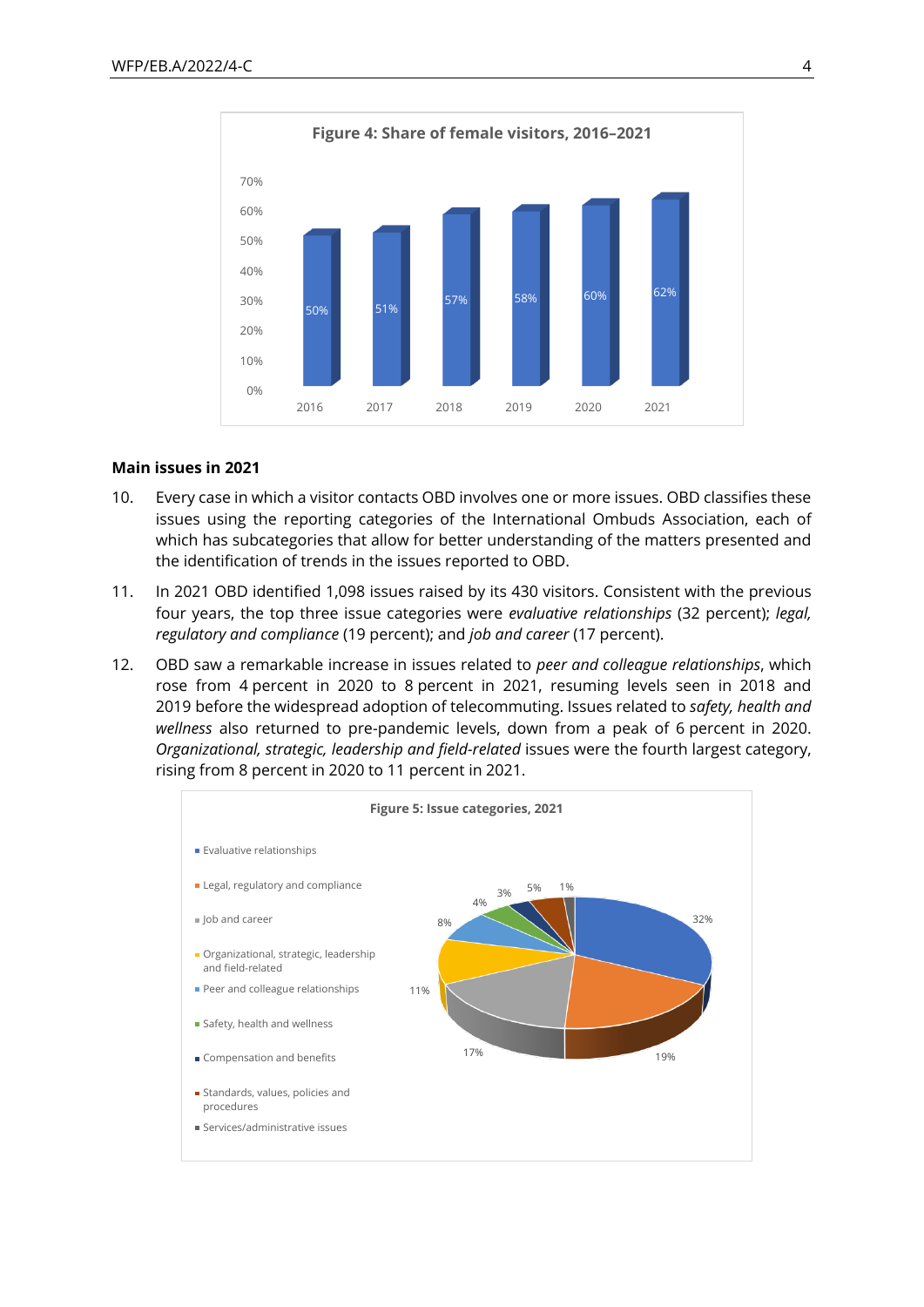

#### *Evaluative relationships*

13. The most prevalent issue category in 2021 was *evaluative relationships*, consistent with data from other ombudsman offices worldwide. Within this category, there were increases in issues related to *respect and treatment*, *team climate and morale*, and in particular *communication*; these trends could be linked to the attention WFP has given to its new organizational values and related campaigns aimed at embedding them in daily work. There was a decline in cases related to *performance management and feedback* and *interpersonal differences*, which may be explained in part by the fact that many employees continue to work from home.





Feedback from a visitor to OBD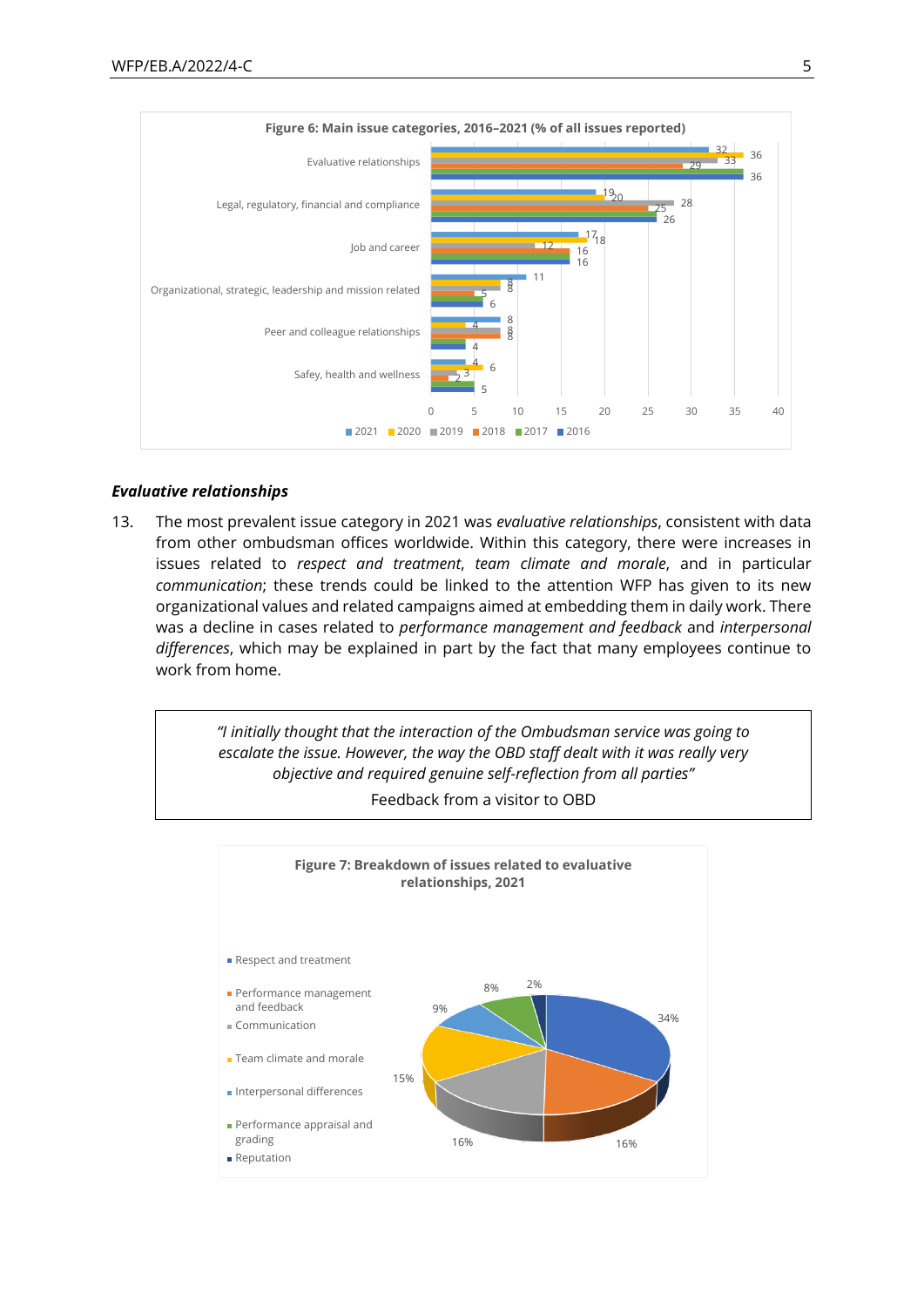

#### *Abusive conduct*

- 14. For a second consecutive year, OBD recorded a decline in cases related to abusive conduct: *harassment, sexual harassment, abuse of authority and discrimination (*HSHAAD). As a share of the total caseload, they reached a peak of 44 percent in 2019, falling to 26 percent in and 20 percent in 2021. The prevalence of remote working could partially explain the trend of the past two years, as many employees might not have experienced interpersonal issues during this time or they may not have taken the opportunity to informally address them. Throughout 2018 and 2019 there was a strong corporate message that abusive conduct should be reported, which encouraged employees to come forward.
- 15. The share of HSHAAD cases from the field continues to grow, increasing from 53 percent in 2019 to 61 percent in 2020 and 63 percent in 2021. This trend could reflect greater awareness of what constitutes HSHAAD and where to bring concerns. These topics have been addressed through the "Speak Up!" campaign run by the Human Resources Division and OBD webinars and capacity building sessions; the increased presence of RWAs in the field may also encourage staff affected by HSHAAD to come forward.
- 16. Consistent with previous years, *harassment* (45 percent of all HSHAAD issues) and *abuse of authority* (33 percent) were the most frequently raised HSHAAD issues. Sexual harassment and violence made up 9 percent of reported HSHAAD issues.

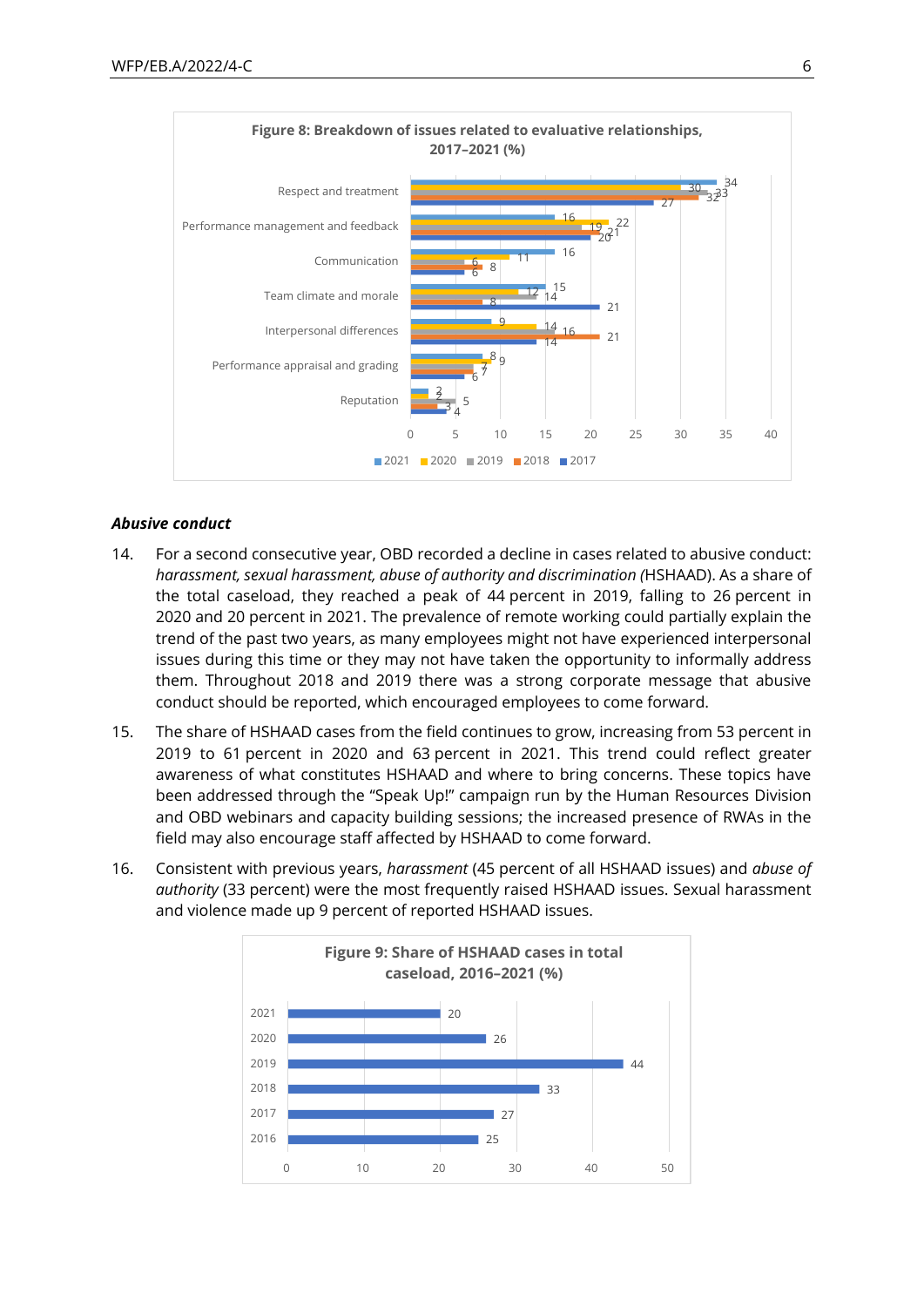



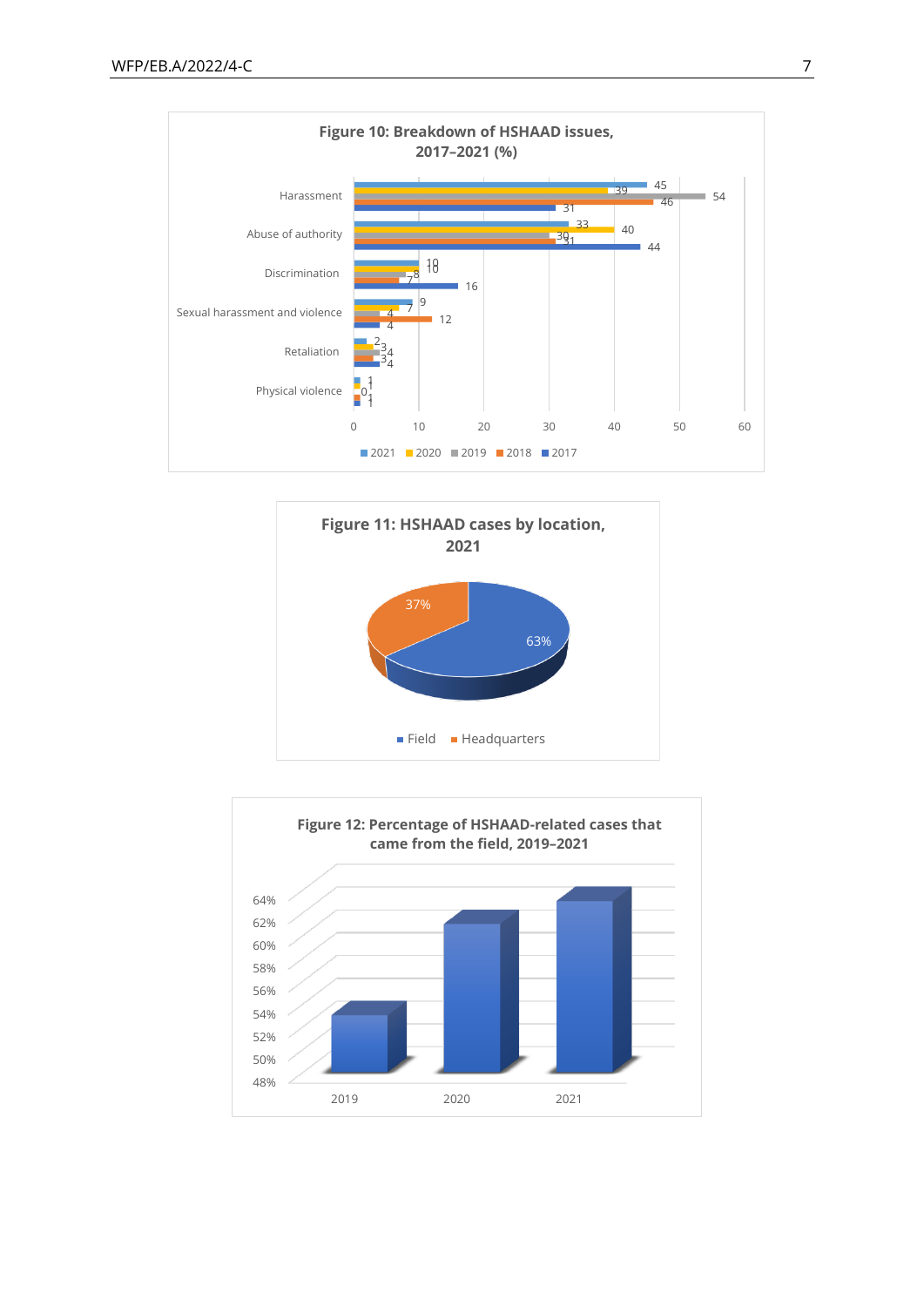#### **Team climate assessments**

17. In 2021, OBD conducted 10 team climate assessments involving 83 employees in various WFP regions. First launched in 2020, team climate assessments help managers understand the atmosphere in their teams and how their supervisees perceive their leadership. They consist of feedback from team members on leadership, cohesion and morale within teams, and they support managers in finding realistic and workable solutions to any issues raised.

*I had no idea that I was creating this toxic environment for my team…. now I know what I specifically need do to get better and create a better team culture"*  A supervisor after a team climate assessment

#### **Coaching**

- 18. Through coaching, OBD assists employees who seek help in handling challenging work-related situations, thereby contributing to positive cultural change at WFP. This approach incorporates personal reflection and skills enhancement, going beyond simply providing information on the application of legal frameworks such as relevant WFP rules, guidelines or the human resources manual. It involves helping employees to look at situations from various angles, allowing them to recognize their own role and how previous behaviour and decisions might have contributed to a situation; to understand how WFP rules and policies inform managerial and employee responsibility; and to take steps towards resolving issues.
- 19. In 2021 OBD provided comprehensive coaching sessions to 18 employees, mainly on how to deal constructively with interpersonal tension and conflict.

*Through coaching interventions OBD contributes to the enhancement of emotional intelligence among WFP leadership to the benefit of employees and ultimately WFP beneficiaries, and it thus supports WFP's vision of transforming its workplace culture.*

20. As a voluntary follow-up from team climate assessments, team climate coaching helps supervisors to address issues within their teams; improve their communication styles; and build more cohesive teams. In 2021, OBD provided team climate coaching for two supervisors.

#### **Capacity building**

21. In 2021, OBD undertook 60 training sessions attended by 1,700 employees located in all WFP regions; training was conducted in English, Spanish, French and Arabic. Since the launch of the OBD capacity building initiative in 2020, the office has trained 2,650 employees through 92 sessions. The training programme aims to enhance the essential conflict management and resolution skills of WFP employees and managers, providing them with practical knowledge, skills and insights to apply immediately in various challenging work situations.

*"The self-reflection sessions helped me identify areas of improvement in my leadership style and how to ensure that as a leader I maintain a harmonious work environment."*

Feedback from a participant in the respectful leadership training course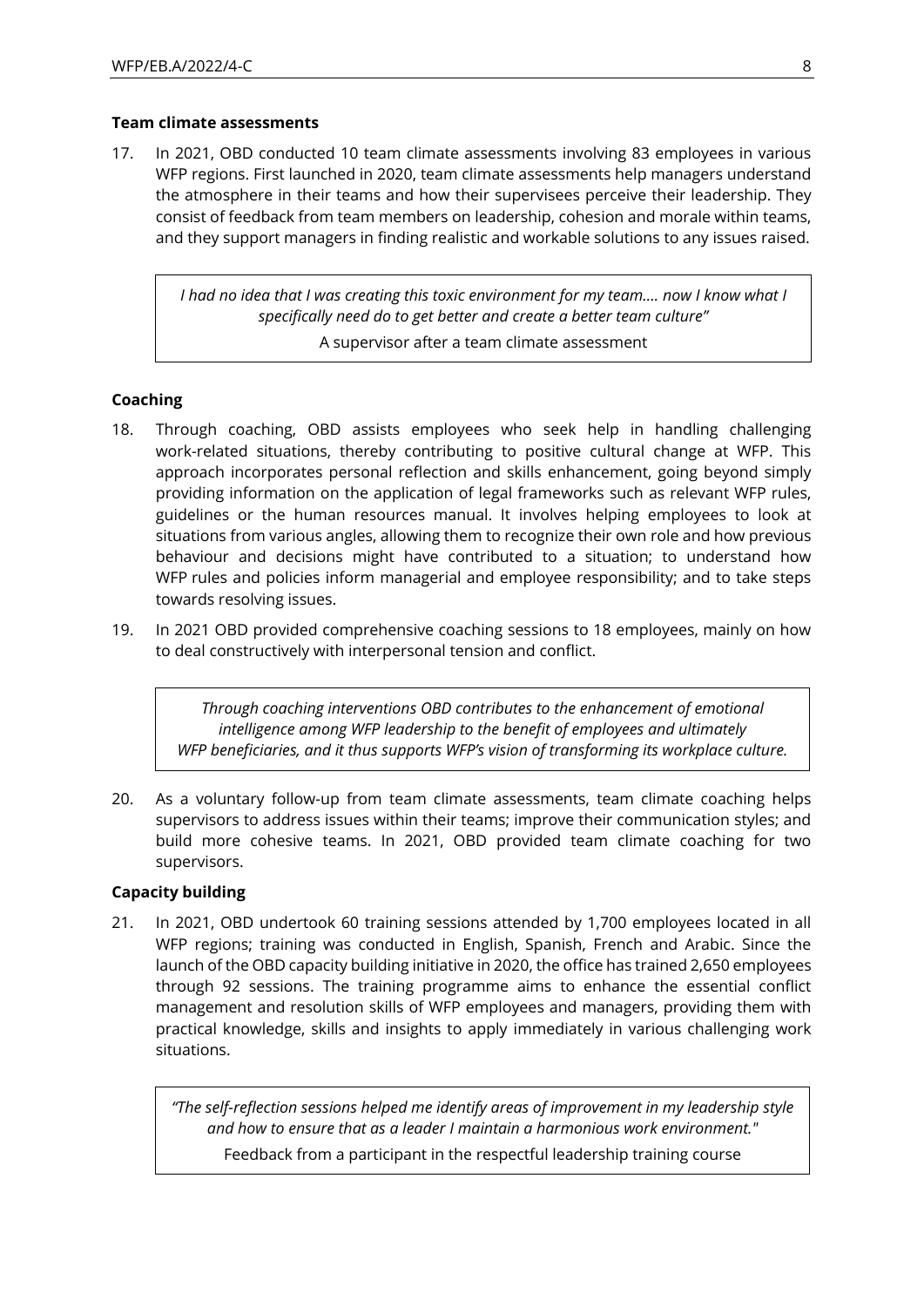22. In response to increased demand for training and guidance on how to manage difficult conversations, address HSHAAD matters and contribute to a respectful workplace culture, OBD launched a series of monthly ombuds webinars in October 2021. The webinars held to date have been attended by an average of 250 employees and have generated excellent feedback, indicating their value for WFP employees worldwide.

> *"Thank you so much for organizing this series of webinars which are much welcome and appreciated by the field! You developed effective techniques to embed the concepts in a wide audience, I will definitely use the knowledge gained on dealing with conflict situations in the future"*

> > Feedback from a WFP employee

#### **Visitor survey**

- 23. OBD visitors are invited to complete a confidential and anonymous survey that provides input on how OBD can improve its services. The survey also helps many employees to reflect on the way they have chosen to tackle the workplace issues they face.
- 24. In 2021 the survey results showed a very high level of satisfaction with OBD services: 92 percent of respondents stated that they would recommend the OBD to others following their visits, and 94 percent agreed or strongly agreed that the ombuds officer they talked to helped them to identify and review options for addressing their concerns.
- 25. In their interactions with visitors, OBD staff use a coaching approach designed to help employees gain insights and skills that will enable them to deal effectively not only with their current issues but also future challenges. This approach empowers OBD visitors: 55 percent of respondents said that through their interaction with OBD they felt more comfortable about addressing workplace issues in the future.

*By providing informal conflict resolution services, OBD serves as a crucial pillar of the WFP internal justice system. Around 36 percent of respondents said that following their interactions with OBD they had decided not to submit formal reports to the Office of Inspections and Investigations (OIGI). This figure demonstrates that the work of OBD creates significant cost savings for WFP not only within OIGI but also in relation to staff turnover, morale and productivity, to name a few of the costs of conflict that OBD mentioned in its 2017 annual report.*

Visitor quotes:

*"I liked your sincere interest in resolving issues and your ability to navigate within the organization and bring … difficult issues to the attention of WFP's senior leadership"*

*"I liked the commitment of the ombuds officer, who showed sincerity both in understanding of the situation but also in addressing the whole process. Also, the office helped me to feel supported in a situation where I was absolutely powerless."*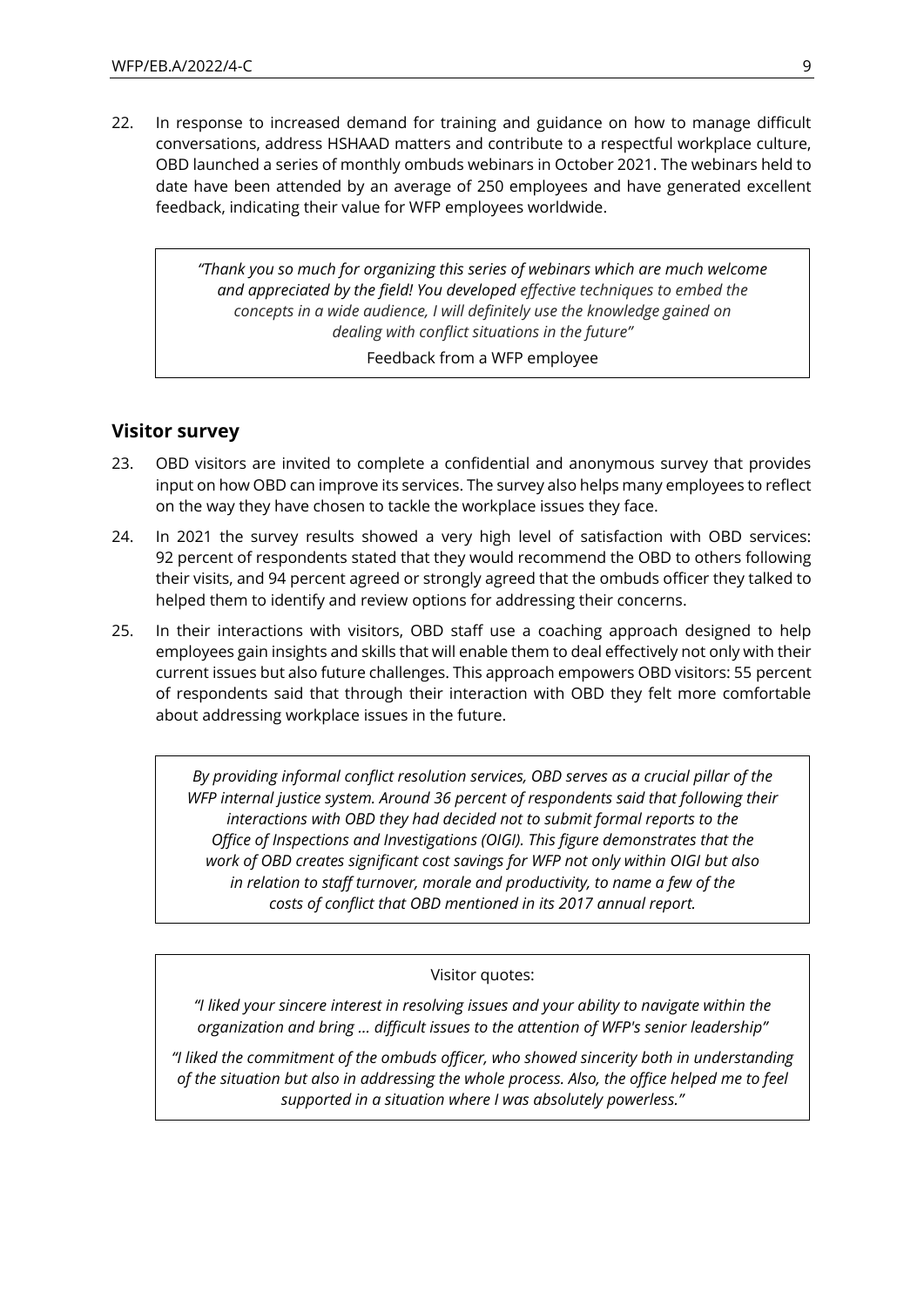### **2021 systemic issues and recommendations**

#### **Impact of COVID-19 on mental health and well-being in the workplace**

- 26. Few WFP employees have brought the impact of COVID-19 measures taken by WFP to the attention of OBD compared with those of other United Nations organizations. OBD believes that this is due to WFP's swift reaction to the changing situations worldwide and its regularly updated guidance and instructions addressing employee needs related to these changing situations such as guidance on telecommuting, travel and health and safety.
- 27. The mental health and well-being of employees globally have become increasingly affected by the continuing measures and by general, persistent uncertainty regarding the future. Distress, exhaustion, anxiety and fear accumulated throughout 2021 have affected workplace culture and morale, albeit to varying degrees depending on factors such as personality, family constellation, duty station and other factors. This pressure on mental health and well-being is exacerbated by ever-expanding emergencies, the influx of new colleagues, travel complications, uncertainty about the health of family and friends and the possibility to connect with them, and isolation induced by quarantines, lockdowns and limited office access. Resilience is essential, and while WFP provides several valuable resources for strengthening employee resilience they need to be accompanied by realistic workloads, job security and supportive and inclusive work environments, all of which are the responsibility of management.
- 28. **Recommendation 1:** *WFP would benefit from strategically planning measures related to its duty of care to support its workforce, which faces multiple emergencies in an increasingly precarious funding environment and as a result is overstretched. The pressure caused by this situation is not only physically stressful and exhausting; it is also emotionally difficult for WFP employees to find that they cannot provide services to beneficiaries when help is so clearly needed.*
- 29. **Recommendation 2:** *People-centred management is vital to ensuring a resilient workforce. Managers and supervisors should commit to fostering a healthy, balanced and supportive working environment. This should start with adherence to set working days and hours - working from home does not imply being constantly available; the even distribution of workloads; recognition of, and where possible, fulfilment of the individual needs of employees; and attention to ensuring that employees take breaks and time off.*
- 30. Managers and supervisors themselves are also under continuous pressure because of the constraints imposed by the pandemic, the increased number and scope of emergencies and the permanent uncertainty facing everyone. At times this can result in noticeable strain and affect their behaviour. How managers handle stress and pressure affects their teams and sometimes their ability to embody the WFP values of inclusion, integrity, collaboration, commitment and humanity. In 2020 and 2021 OBD noted an increase in perceptions of managers being controlling, less patient or less considerate.
- 31. **Recommendation 3:** *It is essential for managers and supervisors to reflect on personal needs related to mental health and to act on them. Managers and supervisors should model self-care by regular taking breaks and stepping back. Without the energy to listen to and engage with others, it is hard for managers and supervisors to be effective and responsive and to embody WFP values and support their teams.*
- 32. Several employees told OBD that at work, as in the media and the outside world, certain opinions and questions about national or WFP measures related to COVID-19 appeared to be increasingly unwelcome. Some employees said that they did not feel free to talk about the restriction of their human rights caused by the measures or about what they considered to be discriminatory decisions and behaviour.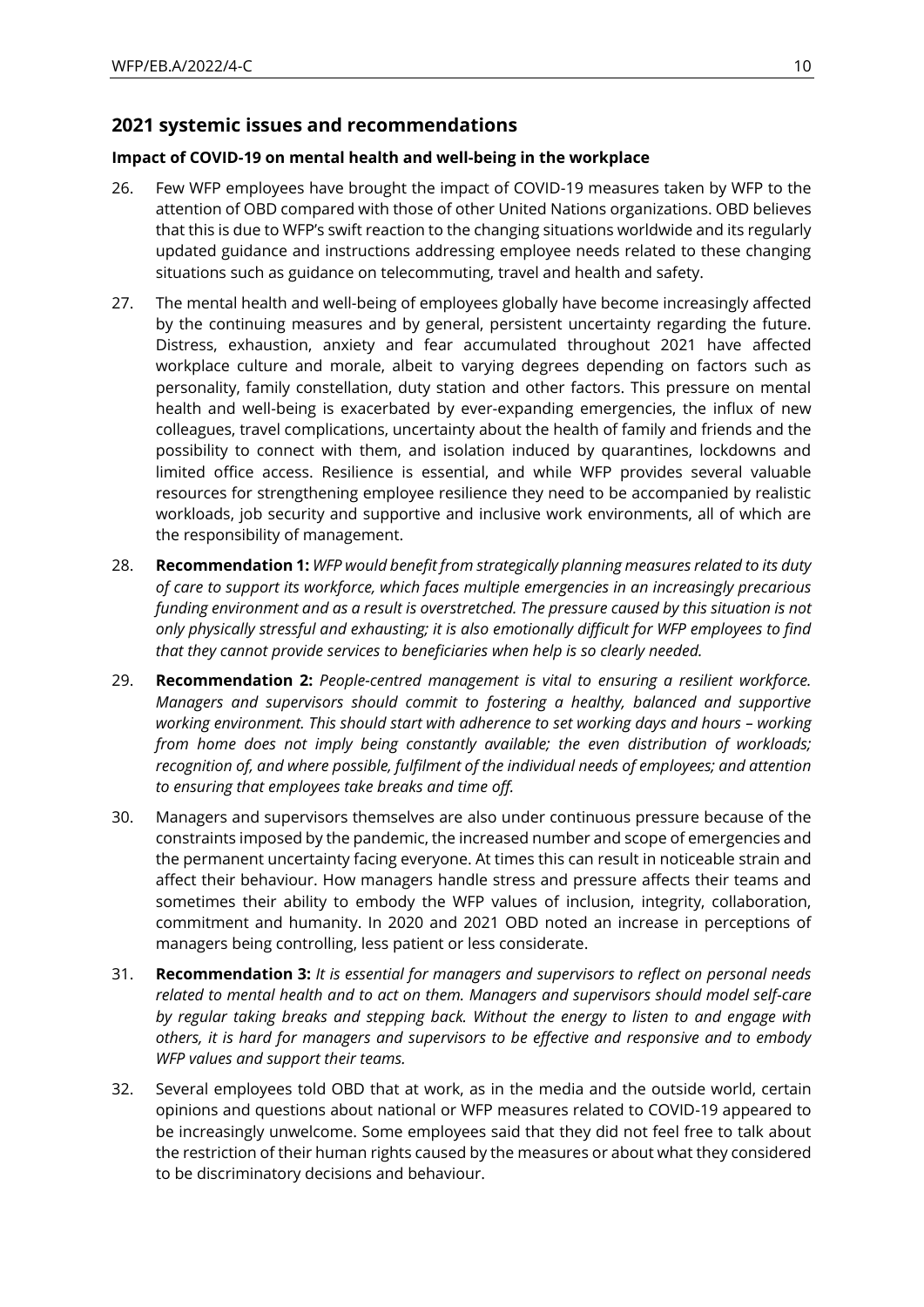- 33. Other employees shared experiences of divergent opinions or views on topics not related to the pandemic being increasingly unwelcome, and some said that WFP seemed to be becoming a more controlling organization that makes employees more cautious about contributing or more hesitant to speak out.
- 34. As a general observation, in the mainstream media and in daily life, measures related to COVID-19 have sadly become a controversial topic where in general only one narrative is accepted and those who think differently, ask questions or request more transparency are often dismissed, ridiculed, verbally attacked or excluded. This behaviour does not reflect the values of WFP and the United Nations. It is noteworthy in this regard that within the family of United Nations organizations, the United Nations Educational, Scientific and Cultural Organization has issued official statements about the ethical use of COVID-19 passes and warned about potential misuse, discrimination and infringement of freedom of choice.
- 35. **Recommendation 4:** *WFP employees have an obligation to live up to the Standards of Conduct for the International Civil Service and to WFP's values of integrity, inclusion, collaboration, commitment and humanity and to role model these values at work and outside work, including under extraordinary circumstances.*
- 36. **Recommendation 5:** *In navigating the new working reality, it is more important than ever to promote a culture of inclusion and understanding through consistent and proactive messaging from the top about the importance of respecting individual differences and choices without judgment.*

#### **Psychological safety in teams**

- 37. COVID-19 measures have forged a new working reality in which "psychological safety" within teams has become more relevant than ever. Harvard professor Amy Edmondson<sup>1</sup> coined this term to describe a working environment in which the members of a team feel safe to take interpersonal risks, which may include speaking up with an idea in a meeting, challenging the status quo, suggesting a change or admitting to mistakes.
- 38. Enabling teams to be effective and resilient, psychological safety allows each team member to feel that they can contribute freely without fear of being judged for thinking differently and to believe that their work makes a difference to the team and contributes to the success of the organization.
- 39. Creating psychological safety within and among teams is not easy, certainly not when working virtually or in hybrid format. During the last two years managers and employees have approached OBD to share related difficulties.
- 40. Working virtually offers fewer opportunities for interaction among employees and removes the opportunity for spontaneous in-person conversations that naturally build trust among colleagues. A nurturing and positive environment produces teams where each member can feel valued and appreciated and where they can feel comfortable enough to disclose information about their personal well-being and the support they might need from their team.
- 41. **Recommendation 6:** *Managers should actively seek connection with team members, both virtually and in the office now that there are fewer moments for impromptu walk-ins with supervisees and consequently the threshold for contacting a manager has often increased.*

<sup>1</sup> Edmondson, A. C. 2018. *The Fearless Organization: Creating Psychological Safety in the Workplace for Learning, Innovation, and Growth.*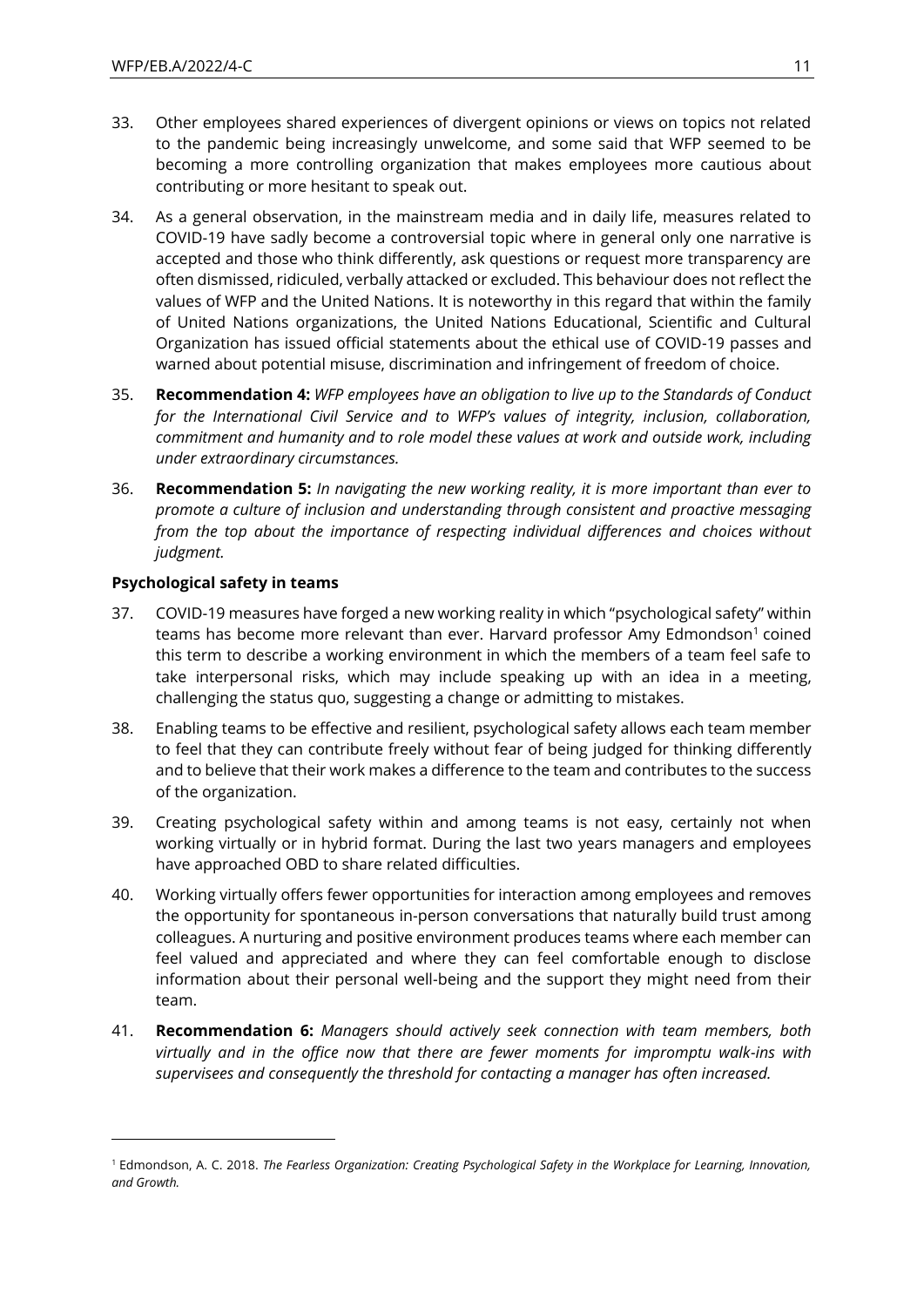- 42. Working virtually makes it more difficult to read non-verbal cues in others; these cues are absent when colleagues turn their cameras off during meetings. Effective communication and collaboration have also become more of a challenge within teams. Keeping teams inter- and intra-connected requires consistent effort from all team members, in particular managers and supervisors.
- 43. **Recommendation 7:** *Managers should seek to foster inter- and intra-team collaboration and learning by creating physical and virtual spaces and methods for employees to engage and exchange information and ideas.*
- 44. When employees are comfortable and able to express themselves freely, motivation and collaboration increase and engagement and loyalty are bolstered. The result is a healthy working environment of learning and growth, where employees feel safe and comfortable about taking risks. This is a necessary component in fostering innovation in the workplace and of crucial value to WFP as it seeks to maximize productivity during these demanding times.
- 45. **Recommendation 8:** *Managers should create a climate of appreciation and recognition within their teams, acknowledging the achievements and contributions of all members and showing that their opinions matter, leading by example and encouraging employees to share positive feedback with each other.*
- 46. **Recommendation 9:** *In a virtual or hybrid working world, employees need opportunities to connect socially in order to relax and have fun together. This could take the form of storytelling, quizzes, physical and virtual coffees, lunches, get-togethers and if possible outdoor outings. Managers should be sensitive to virtual and in-person limitations on attendance and schedule such activities with due consideration of time zones.*
- 47. **Recommendation 10:** *Employees have varying expectations about what a return to the office should look like. Flexibility and collaboration to cater to a hybrid workplace model that combines remote and on-site work will be essential. Managers will need to be cognizant of this transition and learn how to manage expectations while displaying extra patience and tolerance; and everyone will need to exert extra empathy and alertness to one another's needs.*
- 48. Research indicates that teams that operate in an environment of psychological safety are happier, take smarter risks, feel comfortable raising concerns at an early stage and are more resilient in the face of change and external pressures. Psychological safety also has a positive impact on the quality of work and increases creativity and innovation, which will enhance productivity at WFP.

#### **Workforce planning: from a culture of recruitment to a culture of talent acquisition**

- 49. Managers and employees have approached OBD to share concerns regarding recruitment processes, highlighting, among other issues, a need for a more equitable process and better matches that will be valuable to WFP in the long term. Visitors have also expressed a need for transparency, streamlined and faster processes, and bias-resistant approaches.
- 50. Currently, the recruitment process at WFP puts a lot of weight on the outcome of interviews; other factors such as test results, previous experience, human potential and personal motivation do not appear to be included in the final ranking of candidates after the interviews. Panel members have biases, as all humans do, and for example tend to value confidence over competence or find it hard to distinguish between the two. As a result, the recruitment process can constitute a hurdle to entry for candidates who are not skilled or experienced in competency-based interviews and for otherwise suitable candidates who do not "tick all the boxes", for example candidates who are capable of performing at a very high level in an advertised position but do not have the exact experience called for by the vacancy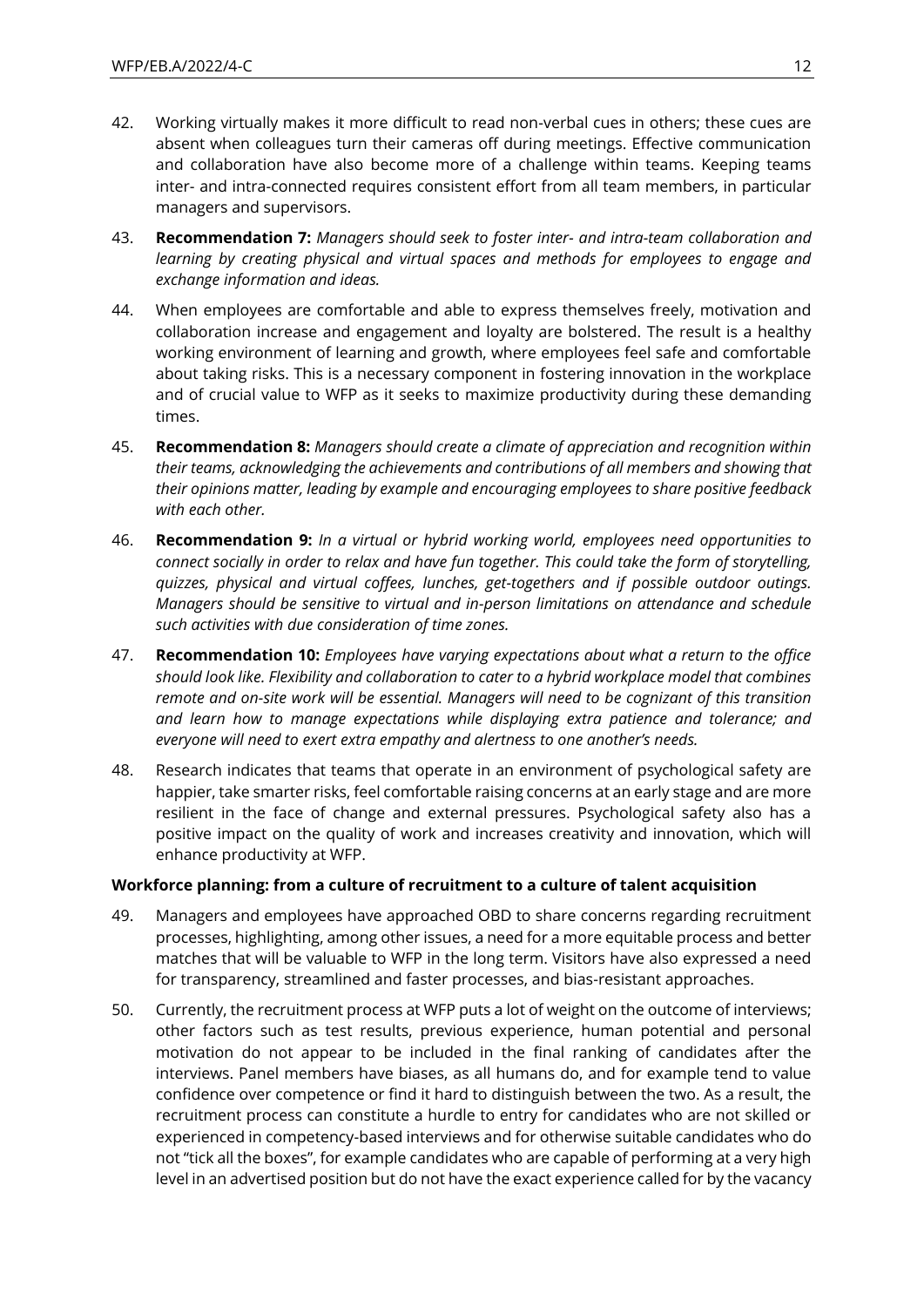announcement or who have had career breaks or other atypical experiences. This limitation adversely affects WFP field operations in particular.

- 51. Volumes have been written about effective recruitment and vast amounts of research undertaken. All of this has not necessarily made recruitment easier or more successful. OBD therefore welcomes WFP efforts through its new staffing framework to define and measure the targets of its recruitment and reassignment exercises, particularly with regard to how the organization can enhance diversity in gender, race, ethnicity, identity, sexual orientation, disability and nationality.
- 52. OBD also appreciates WFP's plans to train recruitment panel members on unconscious bias and its efforts to ensure better representation of employees from the Global South on those panels. The 2021 diversity and inclusion framework will provide necessary guidance in this regard.
- 53. **Recommendation 11:** *To further develop a culture of talent acquisition, WFP should conduct an in-depth review and redesign of recruitment processes to ensure that they reflect the purpose of the people policy, the WFP values and the criteria of the leadership framework so that WFP can better meet its present and future needs.*
- 54. **Recommendation 12:** *WFP should train hiring managers and panel members in effective assessment methods and tools such as aptitude tests for assessing potential and actual skill levels and WFP leadership competencies. The results of these assessments and tests should be compared with job descriptions and well thought out job profiles, particularly when selecting candidates for supervisory and leadership positions.*

#### **Compliance**

- 55. In recent years WFP has fostered a culture of compliance. There is wide appreciation for the organization's efforts to manage risks and ensure that its operations are conducted in accordance with established guidelines, procedures and rules and that its employees do what they are required or expected to do. At the same time, some managers have raised concerns that once compliance exercises and forms are completed and submitted to the relevant compliance unit, the subject of that compliance can disappear off the radar of the manager and the team concerned. Compliance activities are also found to be time-consuming, and their value is not always understood.
- 56. These concerns indicate that a compliance culture can push managerial and individual responsibility to the background and diminish engagement, active involvement and interaction among employees. This can impede effective daily management and adequate responses to unexpected situations. A focus on compliance risks overlooking the creativity, intuition and insight, honed by experience, that enable people to respond effectively to challenging situations. Being compliant is one thing; using compliance to prevent mishaps is another.
- 57. By contrast, good governance which refers to good practices allows organizations to remain resilient in the face of changing circumstances. Good governance supports a culture that focuses on making an organization better, one in which employees collaborate and ethical behaviour is a goal, together with the integration of the organization's values into every aspect of its operations.
- 58. By way of analogy, pilots need to know how to fly no matter the weather. Flying purely by checklist and computer has been shown to be potentially disastrous. The addition of experience and an intuitive feel for flying developed over the years enables a fuller interpretation of the information available beyond that provided by technology. A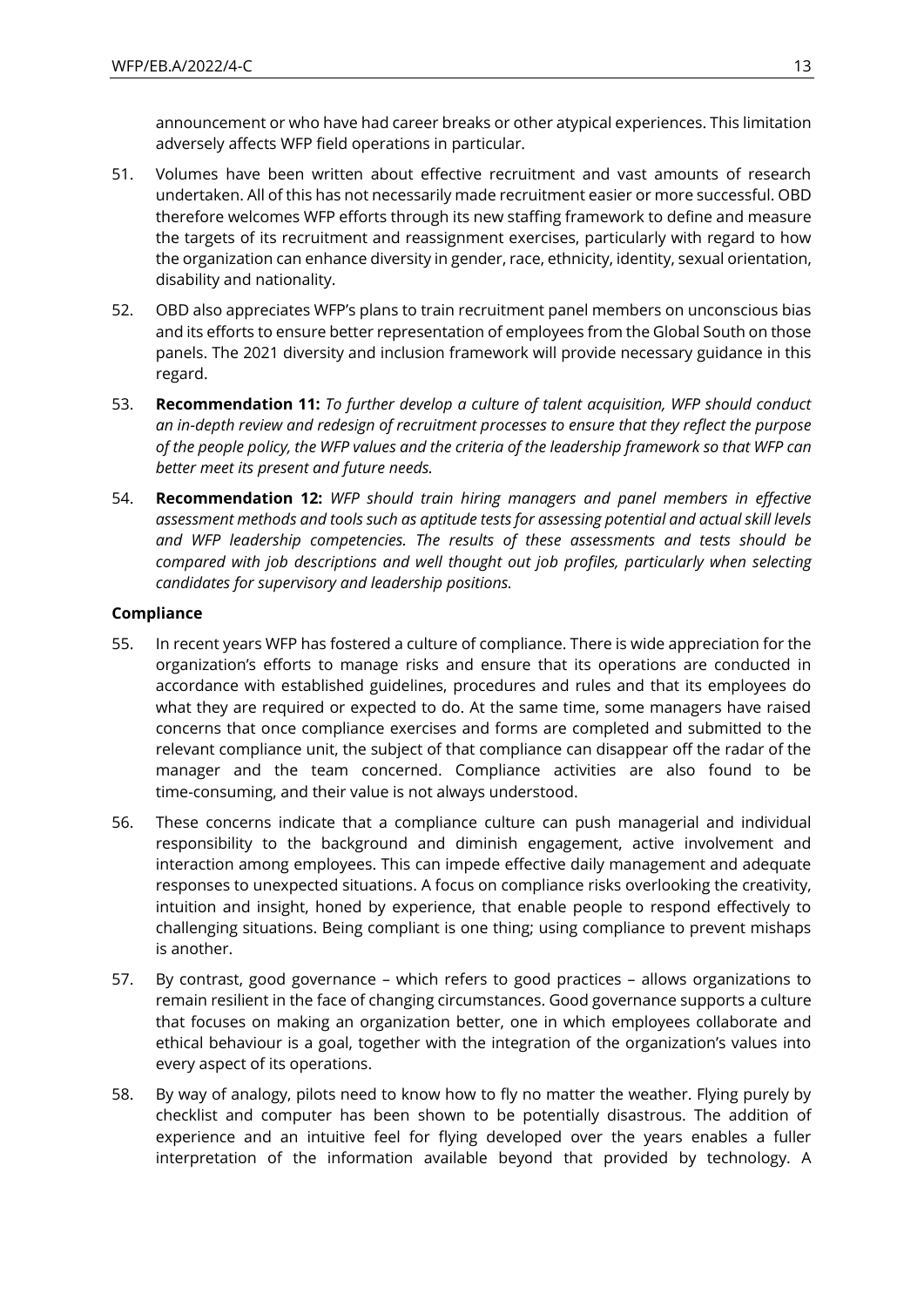combination of technology human understanding, intuition and experience is necessary to weather any storm.

- 59. Likewise, WFP must not lose sight of the importance of this "human factor" as a way to use the full potential of its staff. By nurturing the human factor the organization will foster creativity, engagement and innovation.
- 60. **Recommendation 13**: *Compliance is an important part of what makes an organization efficient and resilient. However, compliance should not be a goal in itself. WFP should therefore start a dialogue about how to stimulate employee engagement, encourage the human aspects of independent and innovative thinking and foster personal responsibility.*

### **The respectful workplace advisor programme**

#### **Overview**

- 61. The RWA network has grown tremendously since the RWA programme was created in 2007, from 32 RWAs in 2010 to 170 in 2021. RWAs are now active worldwide, covering all regional bureaux, 71 country offices, 88 sub-offices and headquarters in Rome. Around 98 percent are national employees.
- 62. Country directors are increasingly requesting more RWAs for their country offices, which speaks of their recognition of the impact of the programme.
- 63. In 2021, 53 new RWAs were ready to assume their roles after successfully completing the five-day comprehensive training offered by OBD, while 15 existing RWAs with more than four years' experience received advanced training.

*"In our country office, the role of the RWAs is crucial as they are the first point of contact for employees when they do not know what to do in certain situations."* WFP country director



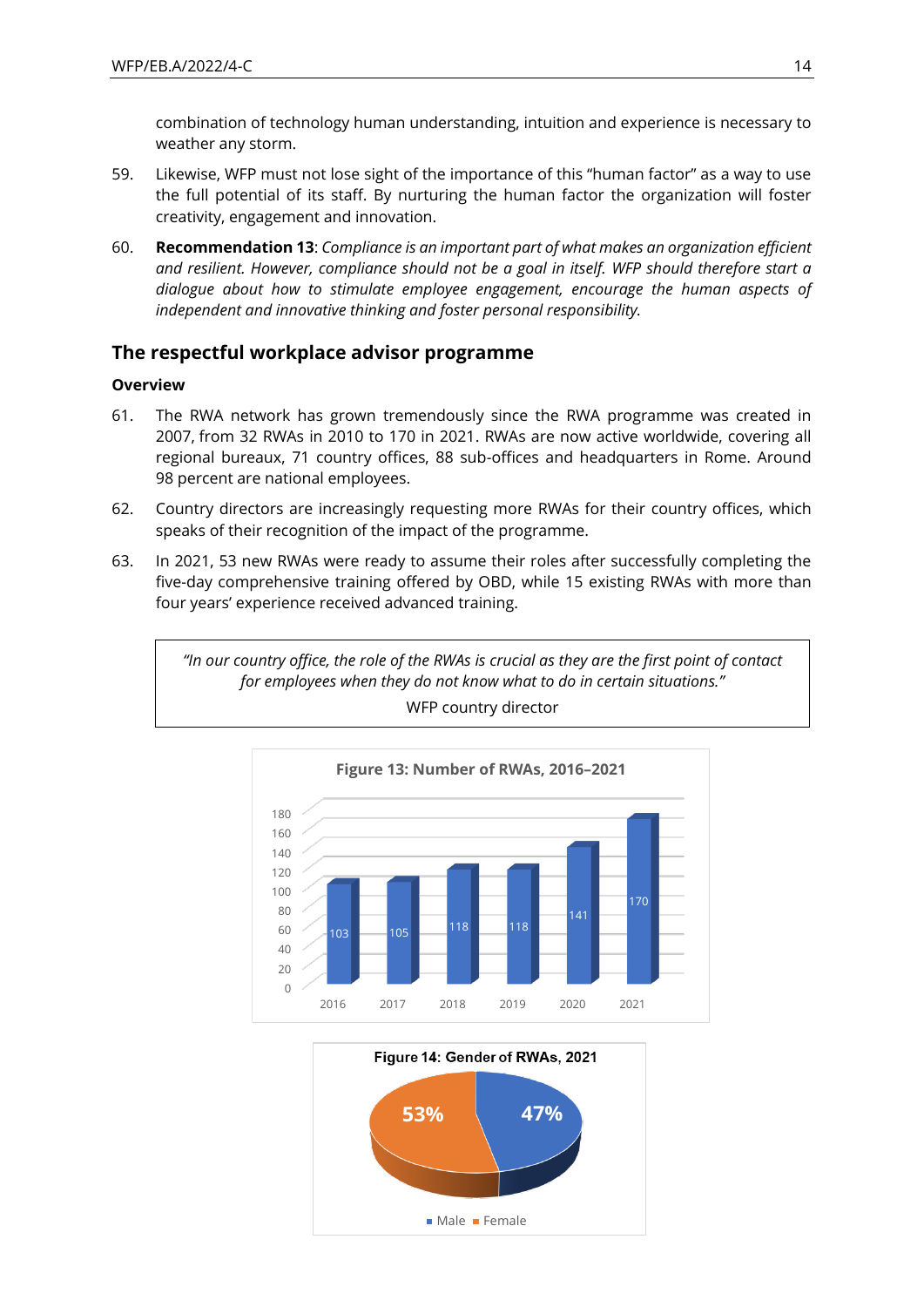64. As an extension of OBD, RWAs are a valuable resource on the ground, providing confidential and impartial support to colleagues facing workplace issues or concerns. RWAs are trained to listen empathetically and in confidence to colleagues' concerns, help them identify options, provide information on policies and procedures and refer them to other resources for additional help. They serve as an initial point of contact and source of information on the WFP internal justice system.

> *"The respectful workplace advisors are like an early warning system on systemic issues within WFP."* Amir Abdulla, WFP Deputy Executive Director

# **Advancing the RWA Network**

- 65. The RWA programme is managed by two part-time RWA network coordinators who report to the Ombudsman. In 2021, they conducted 54 teleconference training sessions for RWAs across all WFP regions and at headquarters, thus increasing the impact of RWAs. The topics covered in the training included "dealing with difficult bosses"; "dealing with difficult people"; "addressing micro-aggressions"; and "workplace bullying". The coordinators also provide the RWAs with guidance on how to conduct one-to-one consultations with peers.
- 66. To increase the visibility of RWAs and their services, OBD has developed a new RWA logo and communication products including flyers, posters and standardized presentations. The OBD outreach officer has trained RWAs on how to publicize their roles in their country offices and headquarters departments.

#### **Figure 15: The newly created RWA logo**



#### **Support for the workplace culture initiative, the RESPECT+ campaign and the 2021 global staff survey**

67. The RWAs and RWA coordinators contributed to the design and launch of the RESPECT+ digital campaign. Many RWAs played an active role in the "JAM sessions" organized as part of the collaborative process through which WFP defined its new organizational values. To encourage employee participation, RWAs promoted participation in the global staff survey in their offices.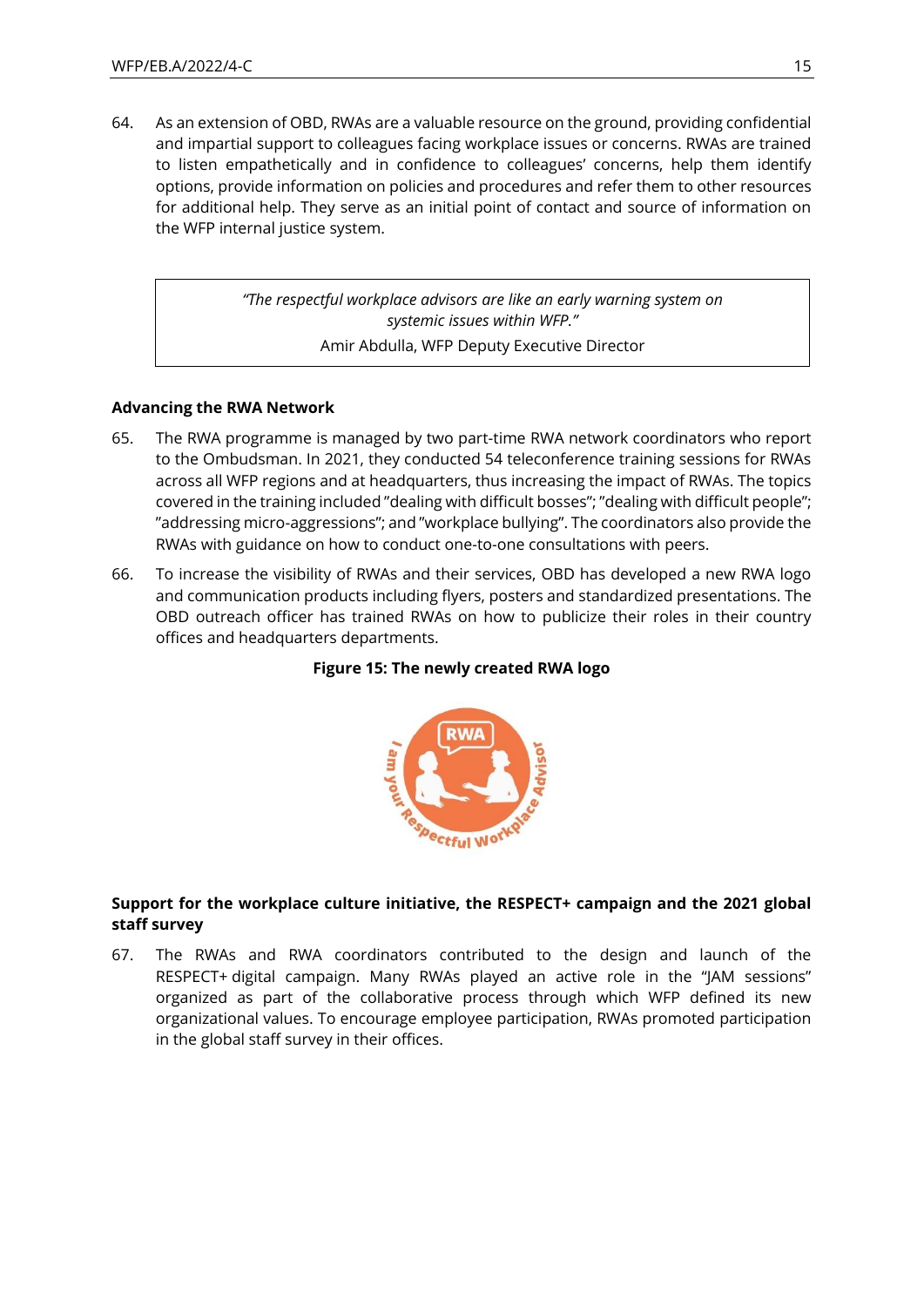#### **RWA consultations**

- 68. Every time an RWA is approached by a colleague, it is recorded as a consultation.<sup>2</sup> In 2021 the RWAs handled 319 consultations, a 60 percent increase from 2020. The increase reflects the 21 percent rise in the number of RWAs in 2021; RWAs also performed considerably more outreach and training in 2021. Anxiety and stress due to the COVID-19 pandemic may have also contributed to the rise in the number of consultations.
- 69. The gender ratio of employees consulting RWAs was almost balanced: 51 percent of RWA visitors were female and 49 percent male. Around 58 percent of all RWA visitors were on short-term contracts.<sup>3</sup>
- 70. The RWAs identified 378 issues brought to them. As in previous years, most employees consulted them regarding *evaluative relationships* (31 percent of issues), *peer and colleague relationships* (20 percent) and *career progression and development* (15 percent).
- 71. The share of reported issues related to *evaluative relationships* increased from 22 percent in 2020 to 31 percent in 2021. According to the RWAs, working from home makes it more difficult for some employees to engage with their supervisors; communication has been less effective, with meetings repeatedly cancelled and emails used as the principal means of communication, even to convey difficult news on matters such as a negative performance evaluation. Certain supervisors have shown a lack of trust when working remotely and have required employees to document work activities to demonstrate that they are performing their duties when not in the office.
- 72. Harassment and abuse of power remain a significant concern, as observed by several RWAs. The attitudes and behaviours of some supervisors have been inconsistent with WFP values: colleagues have recounted instances of yelling and threats not to renew contracts. Fear of retaliation and possible negative consequences prevent employees from speaking out – a situation that underlines the important role of RWAs.

*"People at the office want someone to listen to them and help them manage their situation. By talking to a respectful workplace advisor, they get ideas in how to approach the situation."* An RWA



<sup>&</sup>lt;sup>2</sup> When an employee gets in touch with an RWA, this is recorded as a consultation, while when an employee reaches out to the Office of the Ombudsman and Mediation Services directly it is recorded as a "case". While RWAs function as an initial point of contact and source of information, they do not provide the full range of ombuds services.

<sup>3</sup> These short-term contracts include special service agreements, service contracts and consultant contracts.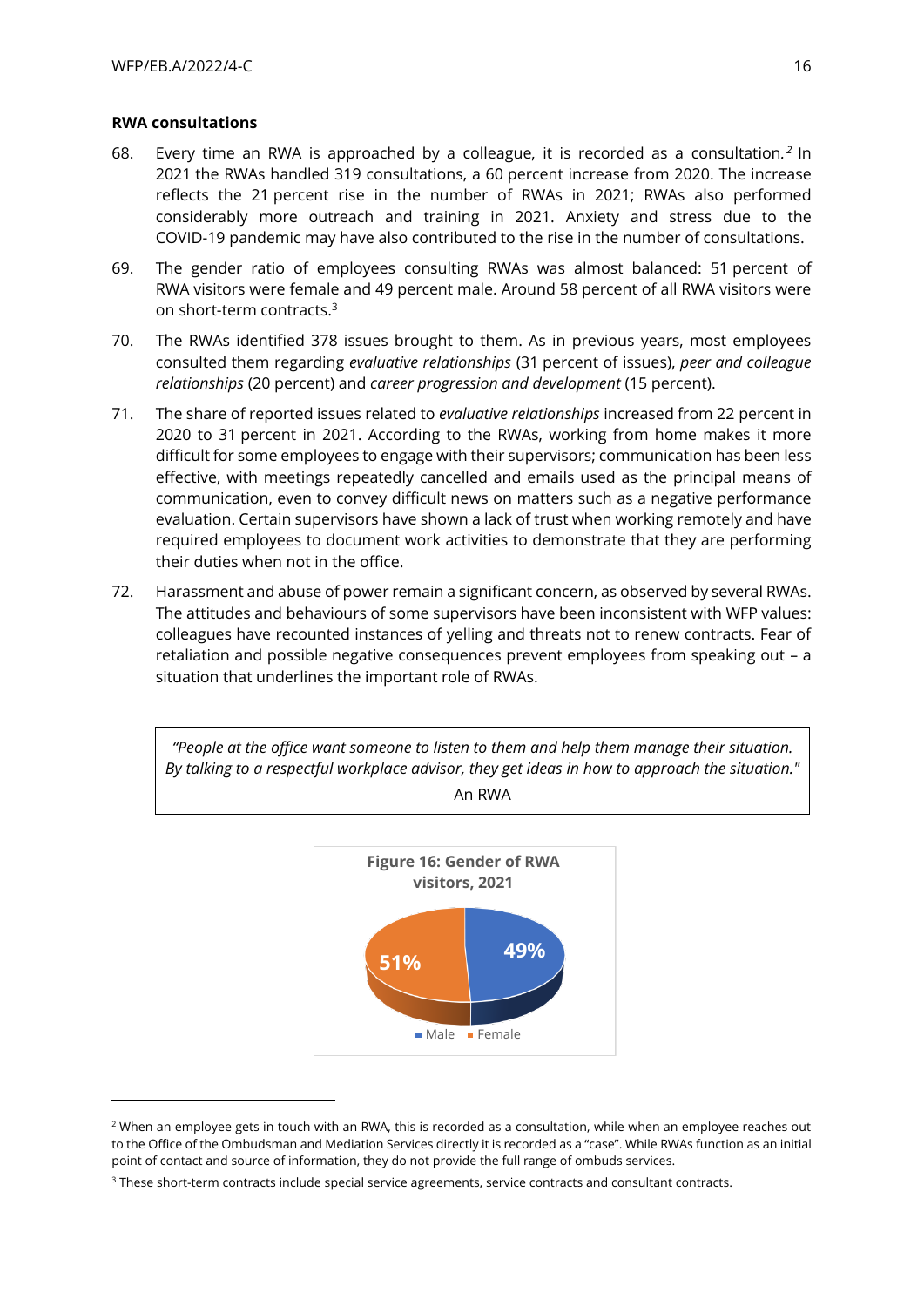



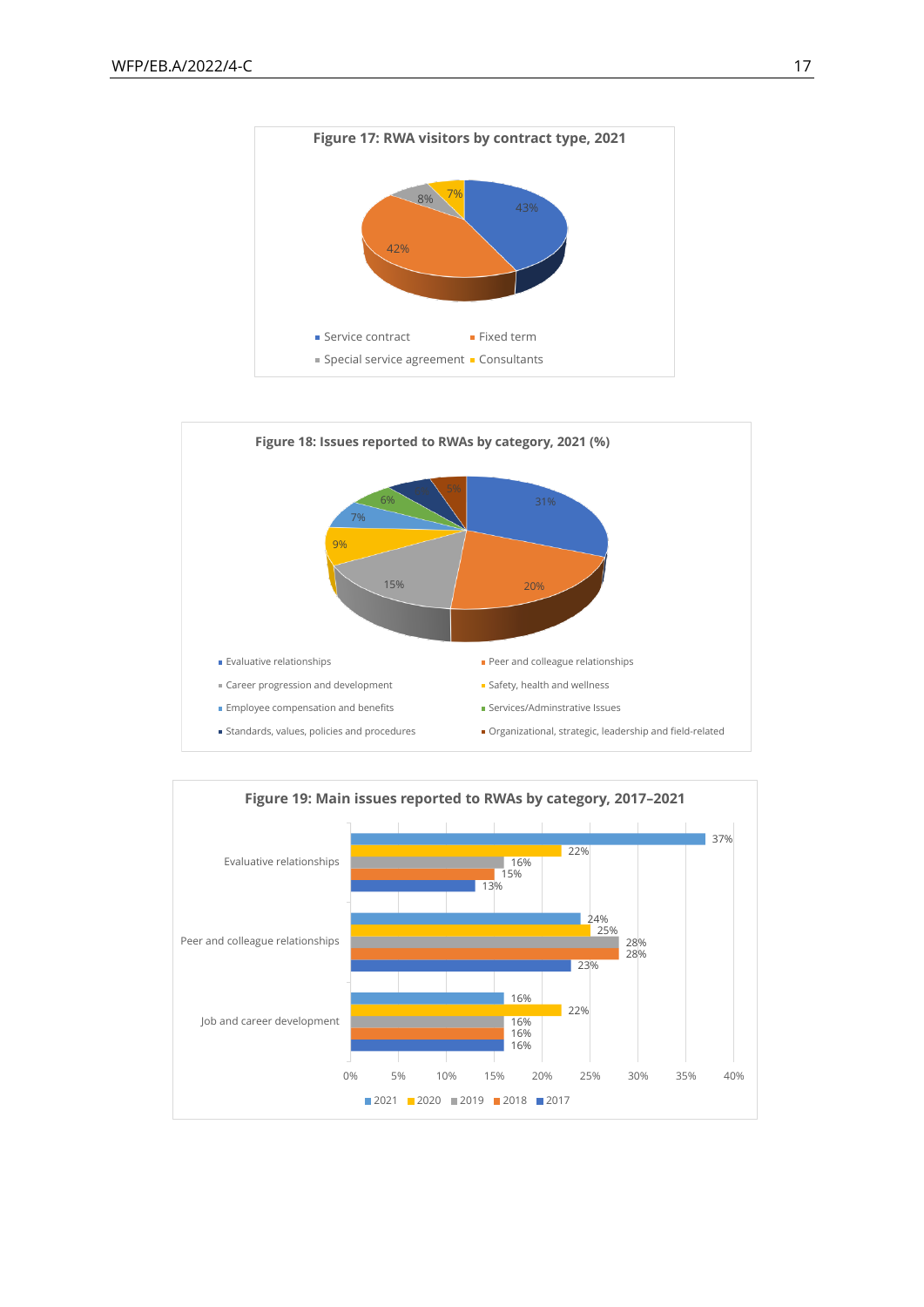### **Looking ahead**

73. Important steps lie ahead for OBD in 2022.

#### **Impact assessment**

74. Since its establishment in 2005 there has been no outside independent assessment or evaluation of OBD. OBD initiated an impact assessment in 2021. The outcomes of the assessment, expected in the second quarter of 2022, will inform the development of an OBD action plan.

#### **Mediation assessment**

75. To support WFP's internal justice system and strengthen the transformation of its workplace culture, OBD initiated in 2021 an assessment of WFP's mediation needs and potential, along with an exercise to benchmark WFP against the mediation programmes of other United Nations and international organizations. The results of this work, together with relevant recommendations from the impact assessment referred to in the preceding paragraph, will provide the guidance needed to establish mediation as a conflict resolution tool at WFP in a way that reflects the values of the organization and contributes to an inclusive and respectful workplace culture.

#### **FAO and JIU reviews of appeals mechanisms**

76. A review of the appeals mechanism of the Food and Agriculture Organization of the United Nations (FAO) will be completed in 2022. OBD is collaborating with its FAO counterpart to define the scope of the roles of the two offices in implementing the outcome of this review, which will include a more prominent role for mediation. Meanwhile, the Joint Inspection Unit  $(J|U)$  of the United Nations<sup>4</sup> has initiated a review of the internal pre-tribunal stage appeal mechanisms available to staff members in the United Nations system organizations, a report on which is expected to be issued in 2023.

#### **OBD budget**

- 77. While it is committed to contributing to WFP's organizational change process and readiness, OBD faces cuts in its budget submission for 2022. These cuts affect OBD's ability to serve WFP employees worldwide, forcing the office to cut back on consultant contracts, seek reimbursement for the cost of tailor-made ombuds interventions such as coaching, training and specific team interventions and forego staff travel for at least the first quarter of 2022.
- 78. This is unfortunate, especially as in 2022 more employees will be returning to their offices and OBD has developed a comprehensive field mission plan. In-person visits are crucial to providing access to informal justice: on average, the number of employees who seek ombuds services during virtual missions is just 25 percent of those who come forward during in-person visits.

<sup>4</sup> The JIU is the independent external oversight body of the United Nations system mandated to conduct system-wide evaluations, inspections and investigations.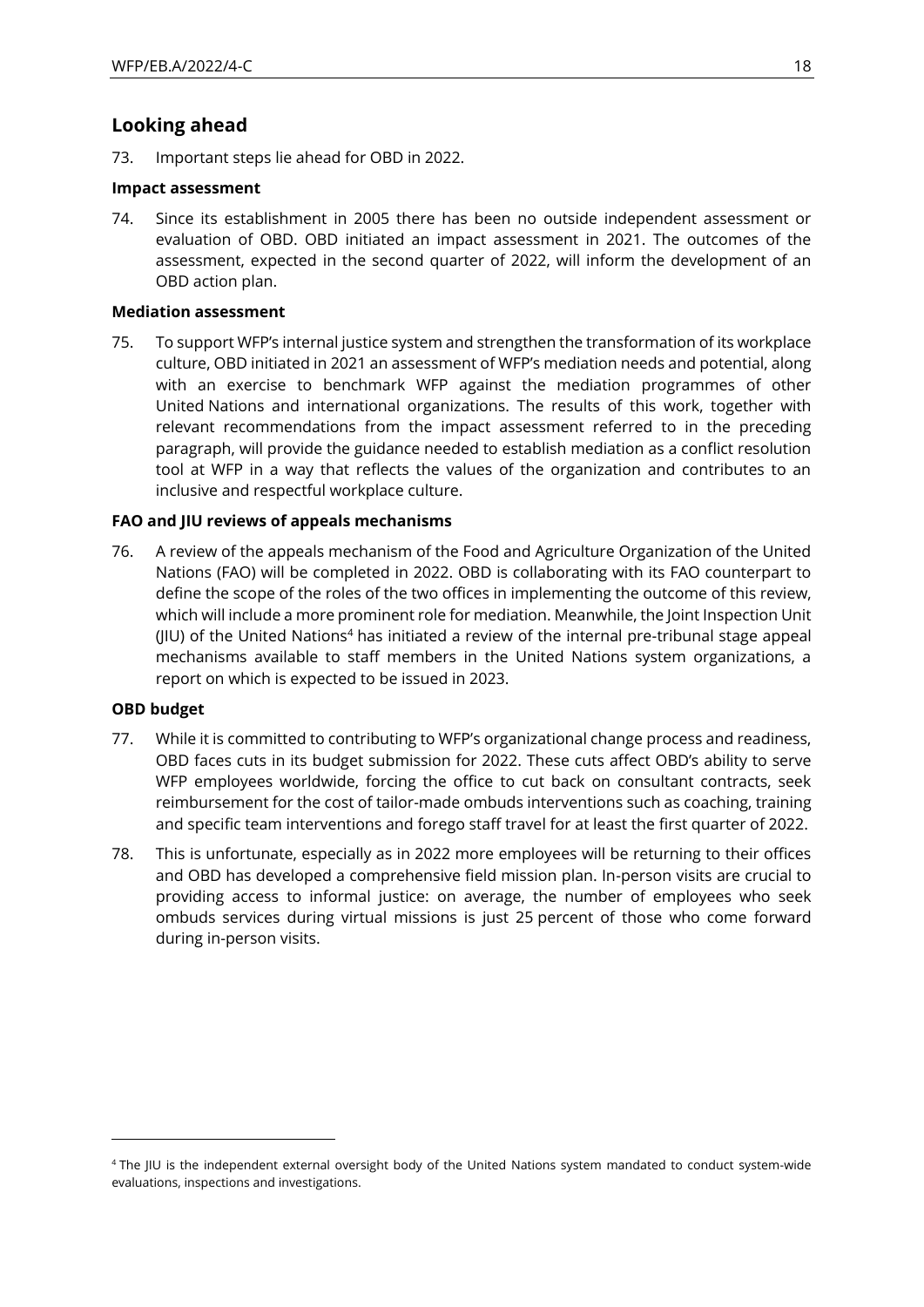#### **Conclusion**

- 79. As a trusted navigator of the WFP internal justice system, OBD seeks to work with employees, regardless of where they are located in the organization, to find constructive and positive solutions to their concerns and thus strengthen the organization's core values and contribute to its mission.
- 80. OBD advocates dialogue, respect and inclusion, no matter the topic, issue or event. In these times of polarization and "cancel culture", it has never been more important to engage in dialogue and ask questions in order to understand differences of opinion and perspective, create connections and build bridges.